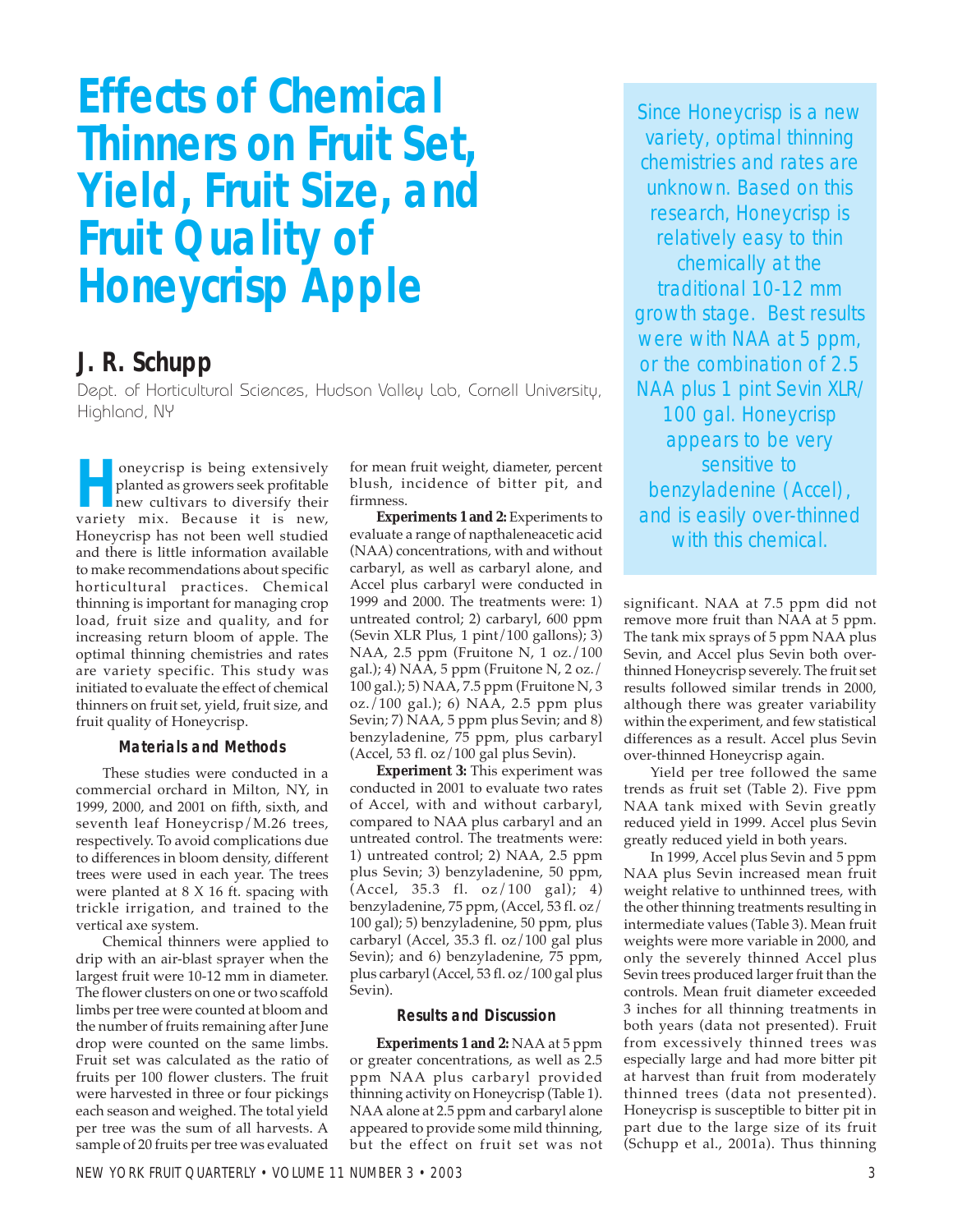lightly to produce optimal crop load is important not only for obtaining good productivity, but to prevent excessive loss of marketable fruit due to bitter pit.

Chemical thinners had no effect on red fruit color, and all thinning treatments increased soluble solids slightly, compared to the unthinned control (data not presented). Fruit from Accel-treated trees were firmer than other treatments, despite the very large size (data not presented).

Honeycrisp leaves often develop a zonal chlorosis that resembles potato leafhopper damage (Rosenberger et al., 2001). Studies at Cornell's Hudson Valley Lab have shown that the damage is caused independently of the presence of potato leafhopper (Schupp, et al., 2001b). Differences in the severity of zonal chlorosis between trees in the 1999 experiment were observed and visually rated on a 1-5 scale, where 1= no chlorosis and 5=100 percent chlorotic. The chemical thinners tested provided a range of crop loads on the trees, and the severity of the chlorosis was inversely related to crop load. Leaf rating ranged from 1.8 on the untreated controls with the heaviest yield, to 4.5 on the Accel + carbaryl treated trees, which had the lightest crop (Table 4).

Based upon preliminary research, the zonal chlorosis of Honeycrisp leaves appears to have a physiological cause, and may be triggered by the buildup of starch grains in the chloroplasts. Schupp, et al (1992) reported that deblossoming Golden Delicious apple trees led to development of numerous large starch granules in the chloroplasts, which disrupted the membranes, leading to chlorosis. Similarly, Schaffer et al. (1986) reported chlorosis and chloroplast disruption due to starch buildup in leaves of de-fruited, girdled citrus trees. It may be that anatomical differences in Honeycrisp leaves may impair phloem loading, causing the leaves to be more susceptible to this injury. We have cooperative research underway with Drs. Lailiang Cheng, Dept. of Horticulture, Cornell, and Teresa Snyder-Lieby, Dept. of Biology, SUNY New Paltz, to determine if this hypothesis is valid.

**Experiment 3:** Fruit set was low in this experiment, even in the untreated trees (Table 5). Accel severely overthinned Honeycrisp, even when applied alone at two-thirds the standard rate. Benzyladenine (Accel) at 50 ppm reduced yield by 74 percent. Increasing the benzyladenine concentration to 75 ppm

or adding carbaryl reduced yield by 86 to 93 percent. Fruit size was excessively large for all Accel-treated trees. The combination of 2.5 ppm NAA plus carbaryl had no effect on fruit set, yield, or mean fruit weight, which was a desirable outcome in this season's lightly cropped trees.

Return bloom in all three experiments was low for all but the overthinned trees (data not presented). Honeycrisp is a large fruited variety, and thinning it severely enough to assure return bloom not only reduced yield, but also caused the remaining fruit to be excessively large and more susceptible to bitter pit. It is unlikely that alternate bearing in Honeycrisp will be managed by thinning at the 10-12 mm fruit growth stage alone.

Alternative strategies to promote return bloom in alternate bearing varieties include reducing the crop load earlier, (i.e. at bloom or at petal fall), and spraying with ethephon or NAA five to six weeks after petal fall (Agnello et al., 2003). Investigations to determine the critical time period for crop load adjustment and to evaluate the efficacy of plant growth regulators to stimulate flower formation are underway, but the results are not definitive at the time of writing.

#### **Summary**

Based on this research, Honeycrisp is a large-fruited cultivar that is relatively easy to thin chemically at the traditional 10-12 mm growth stage. For a starting point, I suggest NAA at 5 ppm, or the combination of 2.5 ppm NAA plus 1 pint Sevin XLR / 100 gal. If initial set is very heavy and a stronger thinning response is needed, try the combination of 5 ppm NAA plus 1 pint Sevin XLR / 100 gal. Honeycrisp is very sensitive to benzyladenine, and is easily over-thinned with this chemistry. I recommend that growers not use this material to thin Honeycrisp, unless they are trying to defruit young trees to encourage more vegetative growth.

#### **TABLE 1**

| <b>Effect of thinning treatments on</b><br>Honeycrisp fruit set (%). |                     |         |
|----------------------------------------------------------------------|---------------------|---------|
| <b>Treatment</b>                                                     | 1999                | 2000    |
| Control                                                              | 66 a                | 81 a    |
| Sevin XLR                                                            | 55 ab               | 71a     |
| NAA 2.5 ppm                                                          | $51$ ab             | 71 a    |
| NAA 5 ppm                                                            | 38<br>b             | 64ab    |
| NAA 7.5 ppm                                                          | 43<br>h             | 62ab    |
| NAA 2.5ppm + Sevin                                                   | 39<br>b             | 61ab    |
| NAA 5 ppm + Sevin                                                    | 19<br>C             | 56 ab   |
| Accel + Sevin                                                        | $\mathfrak{D}$<br>H | 41<br>h |

#### **TABLE 2**

| Effect of thinning treatments on<br>Honeycrisp yield (kg). |         |          |  |
|------------------------------------------------------------|---------|----------|--|
| <b>Treatment</b>                                           | 1999    | 2000     |  |
| Control                                                    | 49a     | 116a     |  |
| Sevin XLR                                                  | 37 ab   | $102$ ab |  |
| NAA 2.5 ppm                                                | 41 ab   | 110a     |  |
| NAA 5 ppm                                                  | 41 ab   | $102$ ab |  |
| NAA 7.5 ppm                                                | $33$ ab | 99 ab    |  |
| NAA 2.5ppm + Sevin                                         | 36ab    | 98 ab    |  |
| NAA 5 ppm + Sevin                                          | 24<br>h | $82$ ab  |  |
| Accel + Sevin                                              | 5<br>C  | 59<br>h  |  |

## **TABLE 3**

| Effect of thinning treatments on |  |
|----------------------------------|--|
| Honeycrisp fruit weight (g).     |  |

| <b>Treatment</b>   | 1999     | 2000     |
|--------------------|----------|----------|
| Control            | 153 b    | 175 b    |
| Sevin XLR          | 196 ab   | $203$ ab |
| NAA 2.5 ppm        | 184 ab   | 194<br>h |
| NAA 5 ppm          | 208ab    | 197 ab   |
| NAA 7.5 ppm        | $190$ ab | 193 h    |
| NAA 2.5ppm + Sevin | $203$ ab | 198 ab   |
| NAA 5 ppm + Sevin  | 249 a    | $207$ ab |
| Accel + Sevin      | 225a     | 238a     |

### **TABLE 4**

**Effect of thinning treatments on Honeycrisp leaf chlorosis, 1999 (Scale of 1=none to 5=100% chlorotic).**

| <b>Treatment</b>   | Yield (lb) | <b>Chlorosis</b><br>Rating |
|--------------------|------------|----------------------------|
| Control            | 107        | 1.8                        |
| Sevin XLR          | 81         | 2.5                        |
| NAA 2.5 ppm        | 90         | 2.3                        |
| NAA 5 ppm          | 90         | 2.8                        |
| NAA 7.5 ppm        | 73         | 3.0                        |
| NAA 2.5ppm + Sevin | 80         | 2.3                        |
| NAA 5 ppm + Sevin  | 54         | 3.3                        |
| Accel + Sevin      | 12         | 4.5                        |

#### **TABLE 5**

| Effect of Accel, with or without Sevin on Honeycrisp set, yield, and fruit weight, 2001. |                |                 |               |
|------------------------------------------------------------------------------------------|----------------|-----------------|---------------|
| <b>Treatment</b>                                                                         | Fruit Set (%)  | Yield (kg)      | Fruit Wt. (g) |
| Control                                                                                  | 28 a           | 58 a            | 220 h         |
| $NAA$ , 2.5 ppm + Sevin                                                                  | 24a            | 56 a            | 223 b         |
| Accel 50 ppm                                                                             | 4 b            | 15 <sub>b</sub> | 293 a         |
| Accel 75 ppm                                                                             | 3 <sub>b</sub> | 6 b             | 313a          |
| Accel $50 +$ Sevin                                                                       | 2 <sub>b</sub> | 8 b             | 306 a         |
| Accel $75 +$ Sevin                                                                       | b              | 4 b             | 295a          |